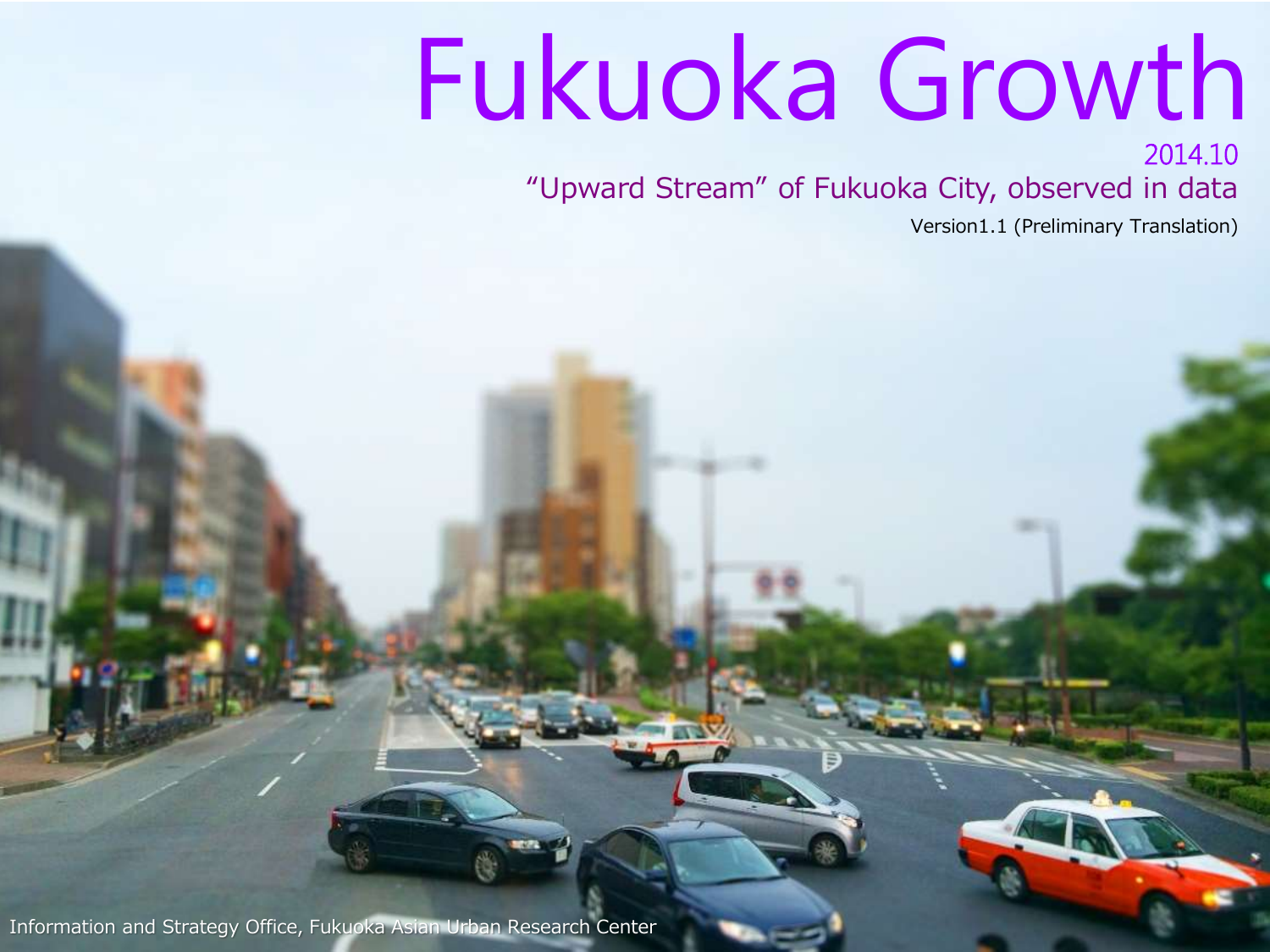As announced by Cabinet Office in July, due to the "Abenomics" effect, Japan's economy seems to be recovering, which is seen in a variety of matters such as GDP growth rate, overcoming deflation, and employment conditions.

Especially in Fukuoka City, an increasing volume of data indicating "increase" or "uptrend" for a variety of index is found over these few years.

The number of new establishments was 2,827 in 2013, increasing from the closest average number of establishments by 428. It has become the largest number of business establishments over the past 10 years. Subsequently, the business entry rate was 7.1%, rising 0.9 points up over last year, and has become the  $1<sup>st</sup>$  ranked city among major large cities in Japan. The economic ripple effect caused by this additional establishments (428 new establishments) has become approximately 42 billion YEN (estimated), which enables us to predict the stronger prospect of "Startup City".

Additionally, a variety of promising signs in economic field such as increasing number of employment insurance certificate holders by more than 10 thousand people over last year, improvement in the vacancy rate of office complex and growth of the hotel occupancy rate, has started to be seen.

These upward streams are expected to bring synergetic effect by involving others around and utilizing the special zone scheme for global startup and employment generation, and also to lead the whole region to grow substantially.

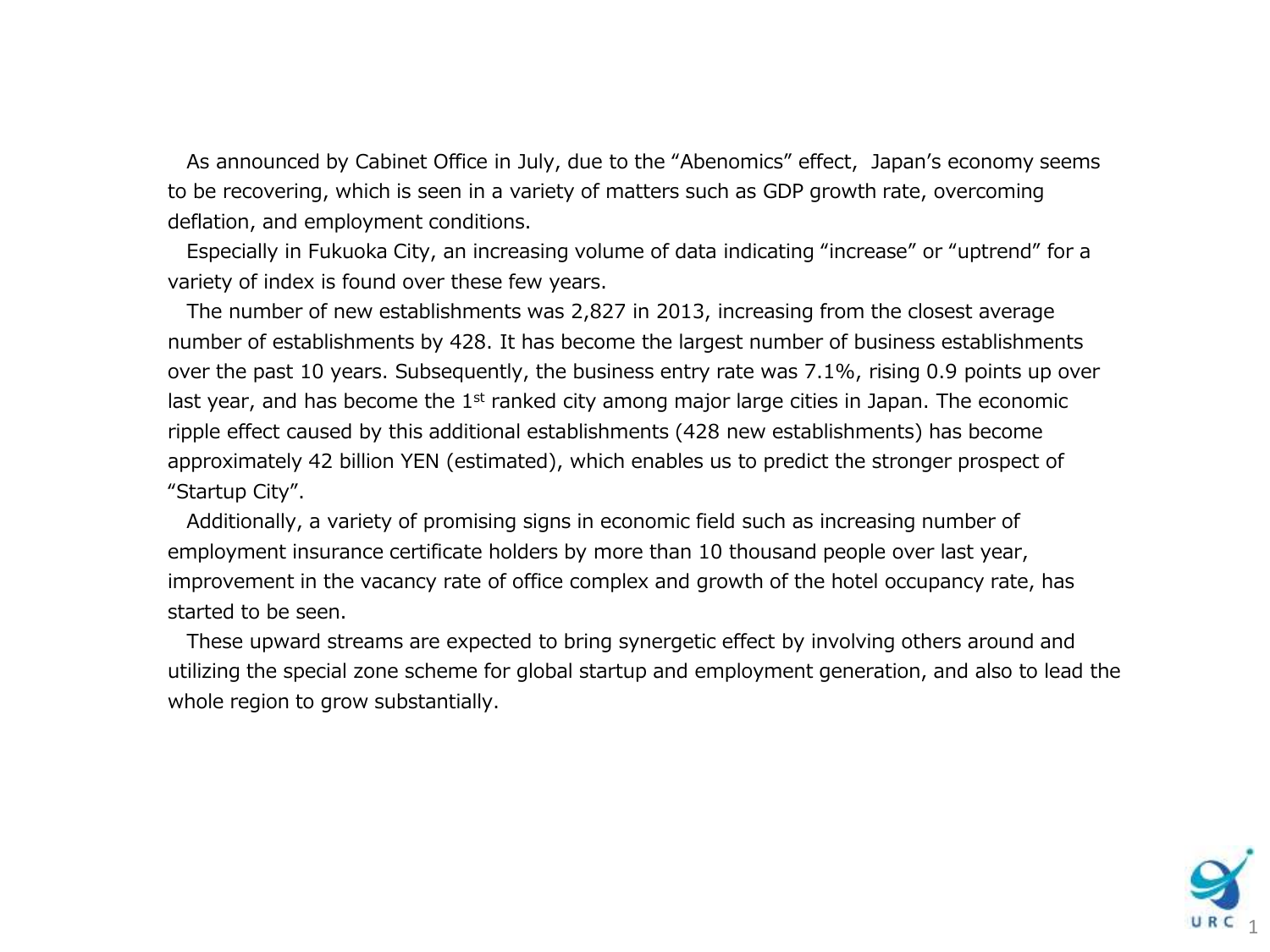### Increasing "Startups": Rising Business Entry Rate and Increasing Number of New Establishments



\*Value includes the employment bureau including Fukuoka City, which includes some of other cities out of Fukuoka City.

#### Average number of new establishments between 2010 and 2012: 2,399 establishments Number of establishments in 2013 fiscal year: 2,827 establishments (largest in the past 10 years\*)  $\rightarrow$  Growth of 428 establishments

\*Although it is not shown in the figure above, the number of establishments in 2013 fiscal year is the largest in the last 10 years including the values in 2004 and 2005.

 $URC<sub>2</sub>$ 

Total Amount of Economic Ripple Effect due to the growth of 428 establishments : Approx. 42 billion YEN\* \*Estimated by URC from Economic Census for Business Activity (2009, 2012), Fukuoka City Economic Calculation, and Fukuoka City Inter-industry Table.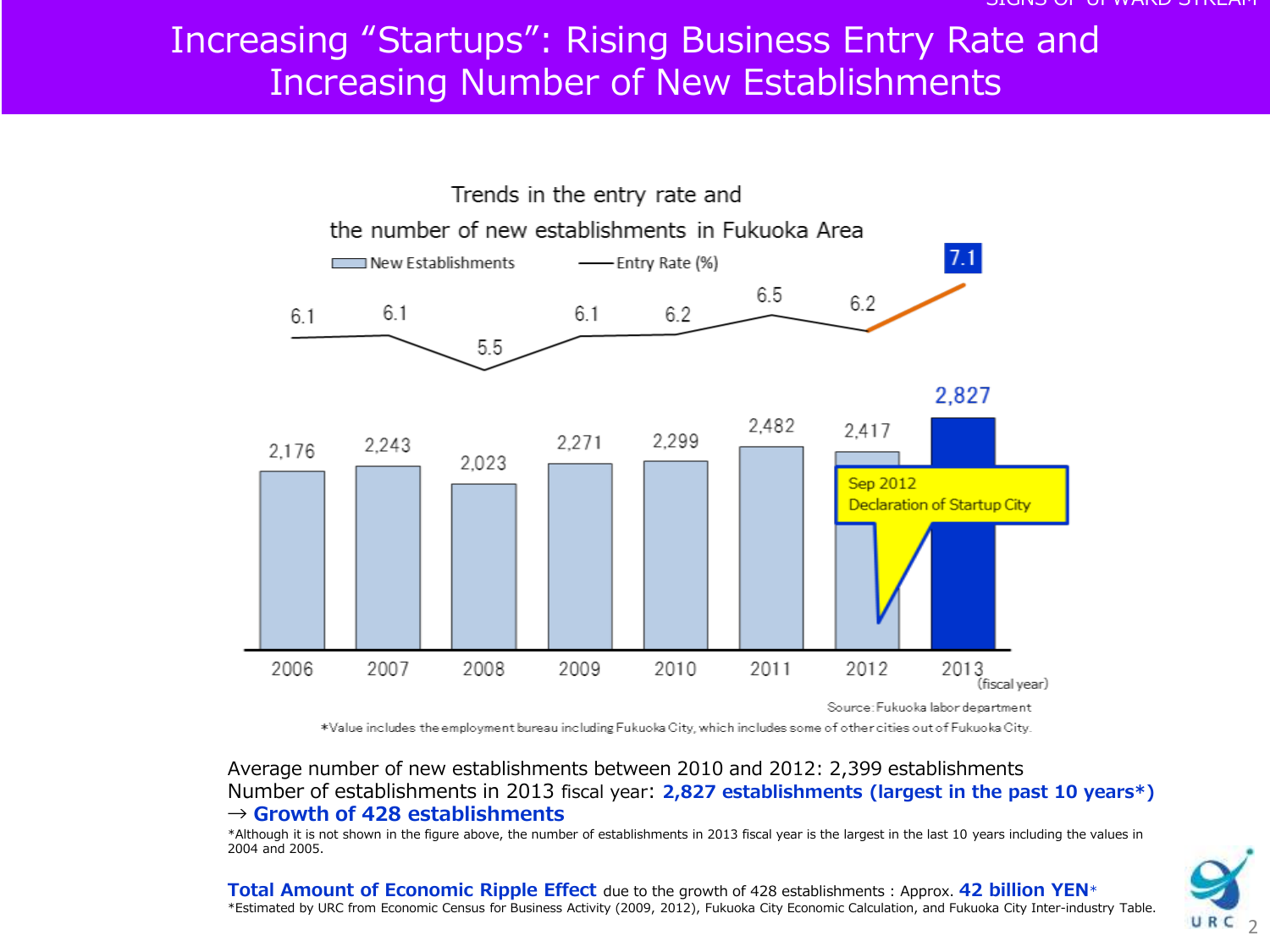# Highest Business Entry Rate among Japan's Large 21 Cities

(Tokyo-23 wards and Cities designated by government ordinance of Japan)





Source: Labor departments in each cities. \*Value does not match with the administrative area due to the data collected from the are of labor departments.



\*Value does not match with the administrative area due to the data collected from the are of labor departments.

> While business entry rate in other cities grows only about 0.2 points over last year, the rate in Fukuoka City grows 0.9 points which is the biggest growth.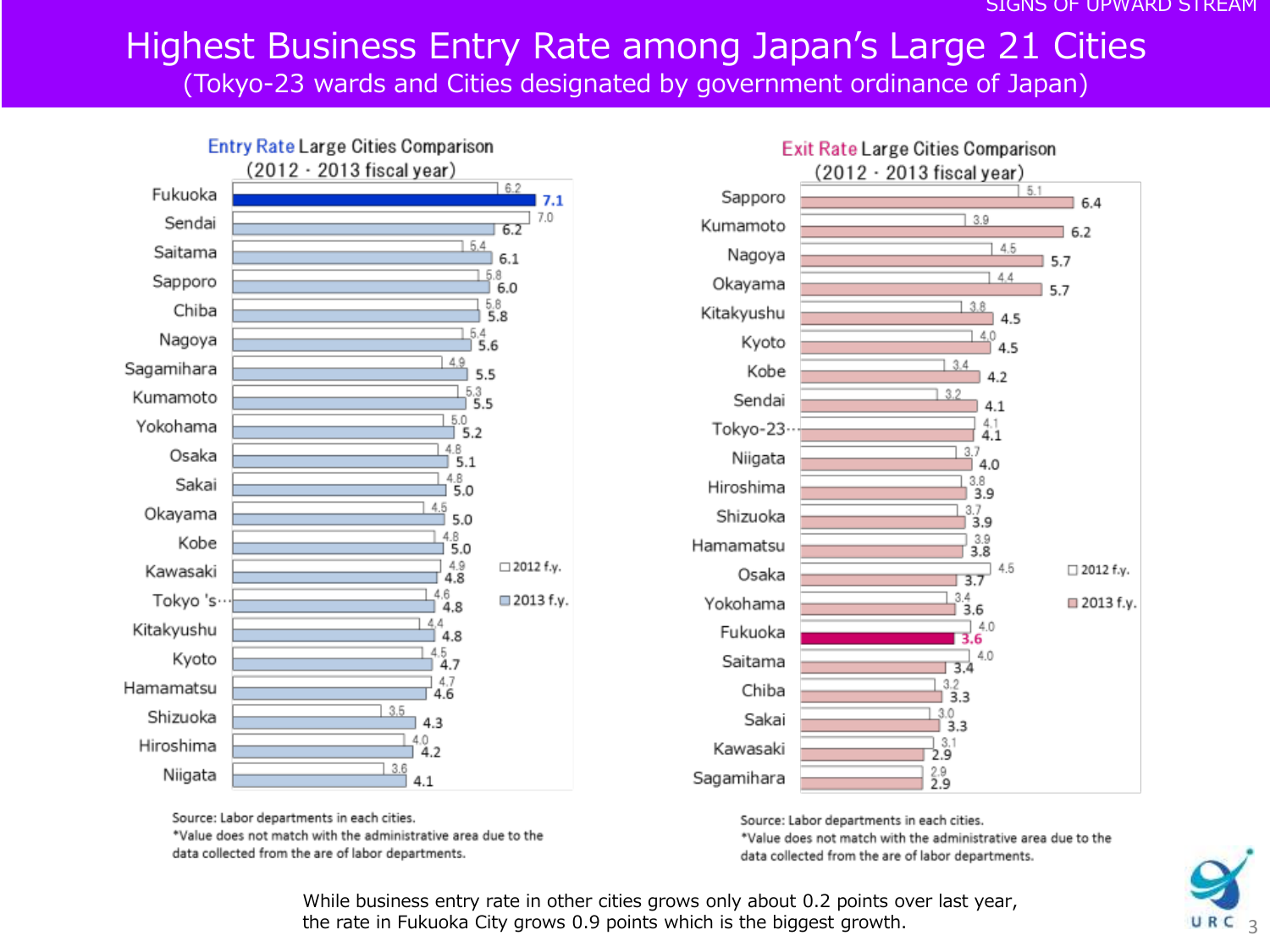#### Over 10 Thousand Increase of Employment Insurance Certificate Holders over Last Year



Trends in the Number of Employment Insurance Holders in Fukuoka Area

Source: created by URC with data from Fukuoka Labor Department

\*\*Value includes the employment bureau including Fukuoka City, which includes some of other cities out of Fukuoka City.

※An employment insurance certificate holder is a person who obtained a certificate of employment insurance by being newly employed in the year in most cases. The value enables us to estimate the trend in employment growth of the year.

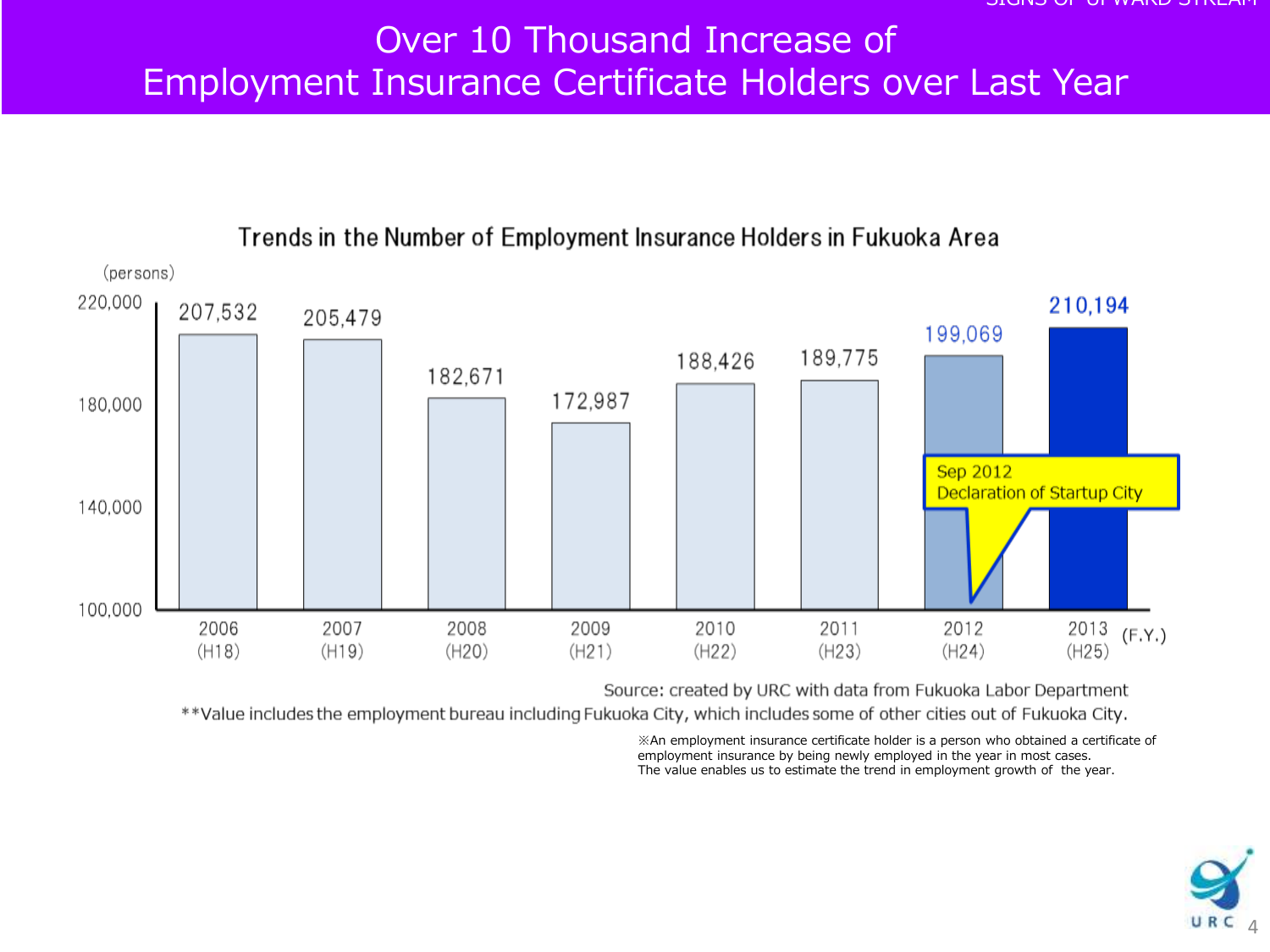# Growing Number of Foreign Visitors as an International City

#### Trends in the Number of Foreign Visitors to Fukuoka City



(persons)

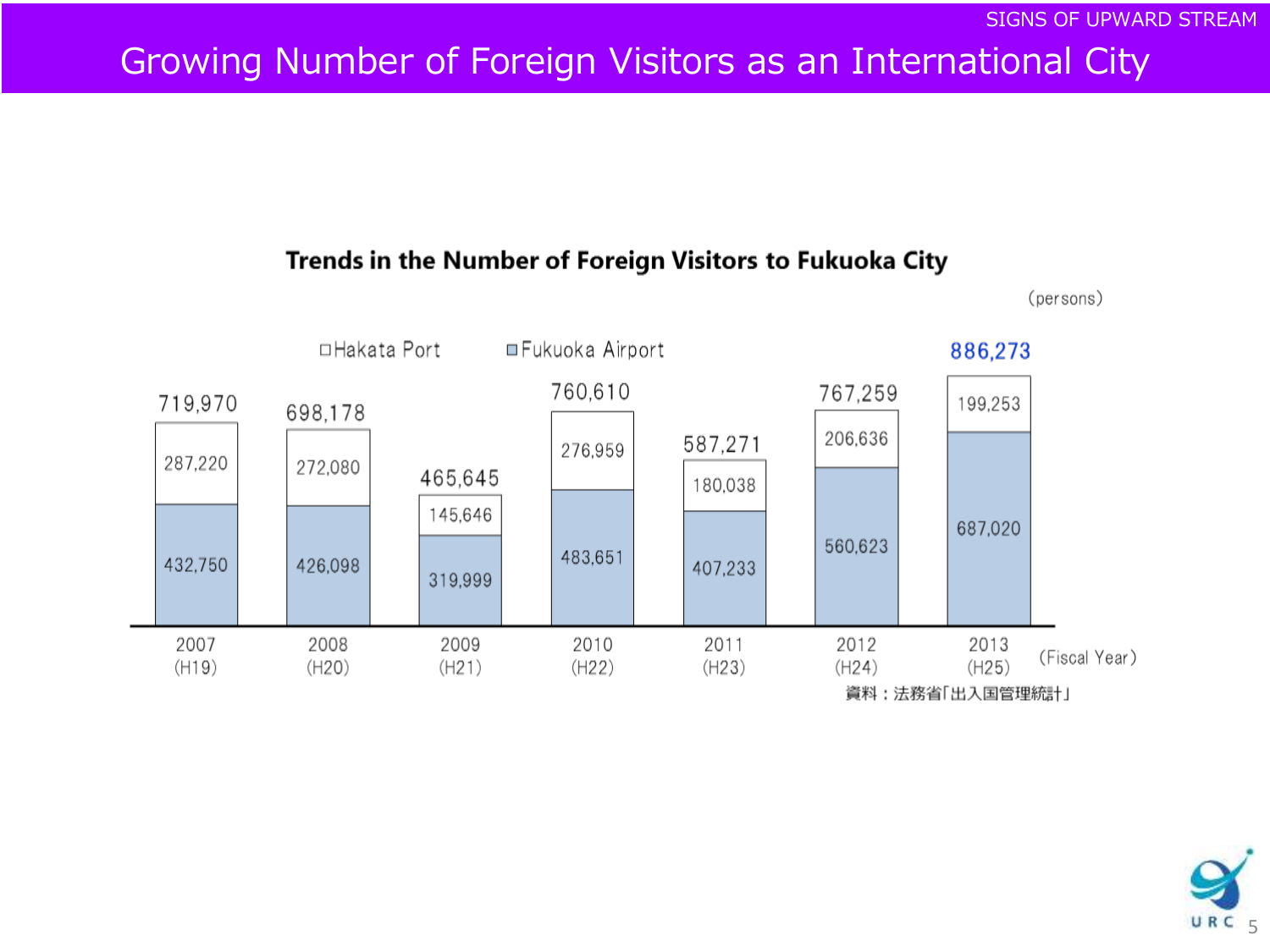#### SIGNS OF UPWARD STREAM

### Increasing Foreign Human Resources



Trends in the Number of Foreign Residents in Fukuoka City





資料:2011年以前は「外国人登録台帳」、2012年以降は「住民基本台帳」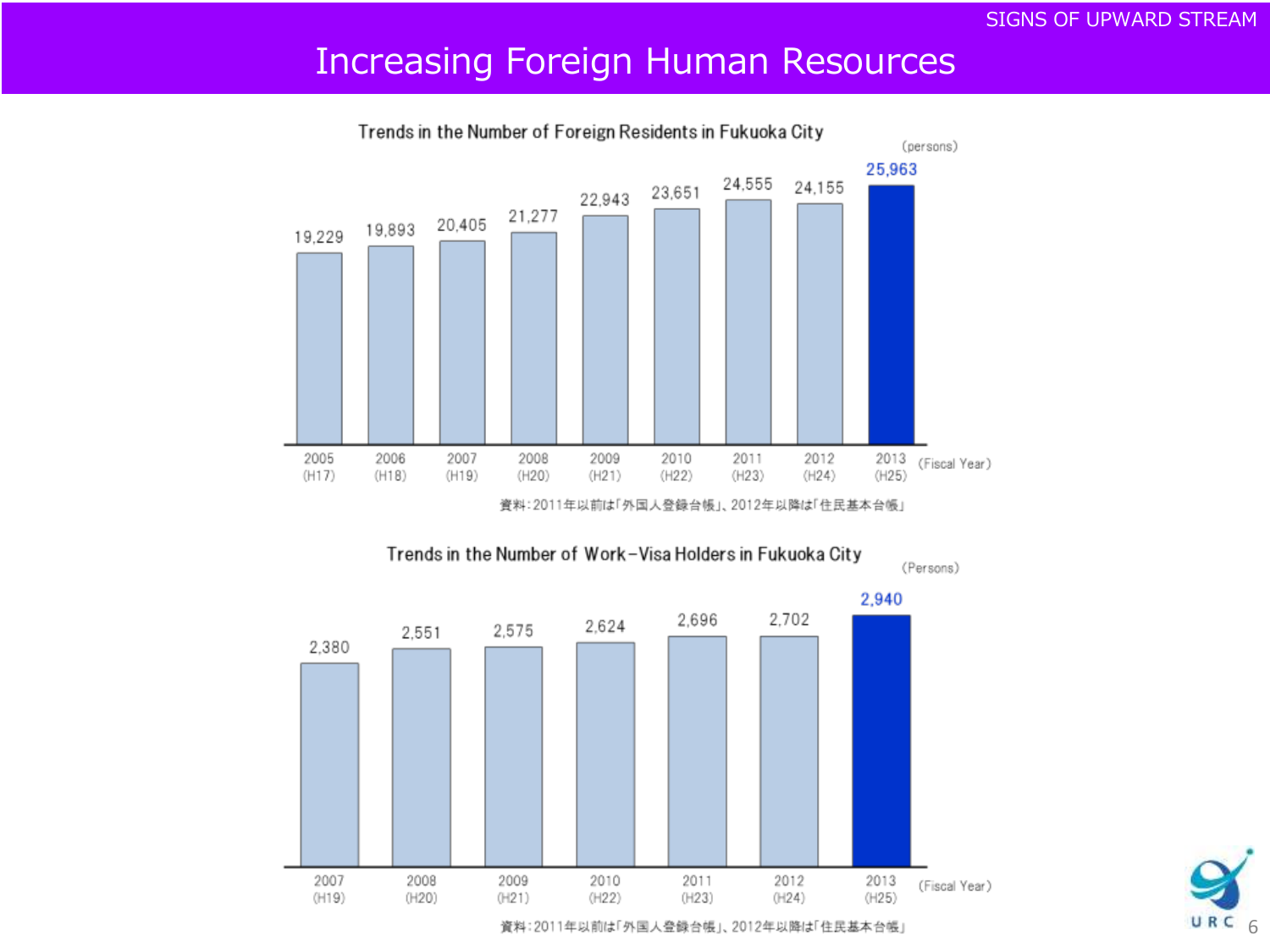### Expanding International Trade

#### Value of Trade in Fukuoka City (Hakata Port and Fukuoka Airport)



#### **Trends in the Number of International Marine Container**



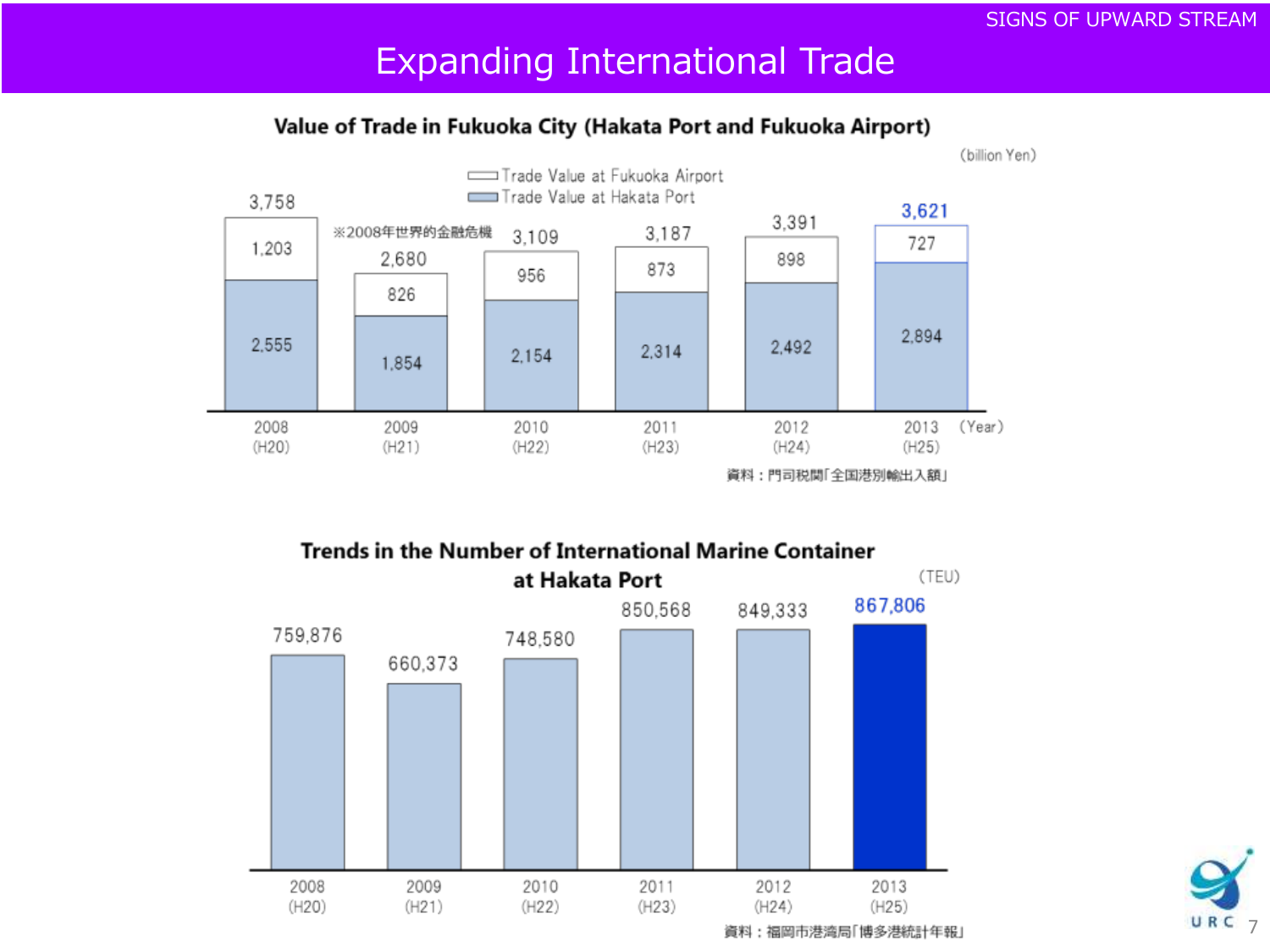# Continuing Trend toward Improvement in the Vacancy Rate of Office Complex in the Central Part of the City



資料:三鬼商事株式会社オフィスデータ (各年9月時点) \*福岡ビジネス地区内にある延床面積が100坪以上の主要貸事務所ビル

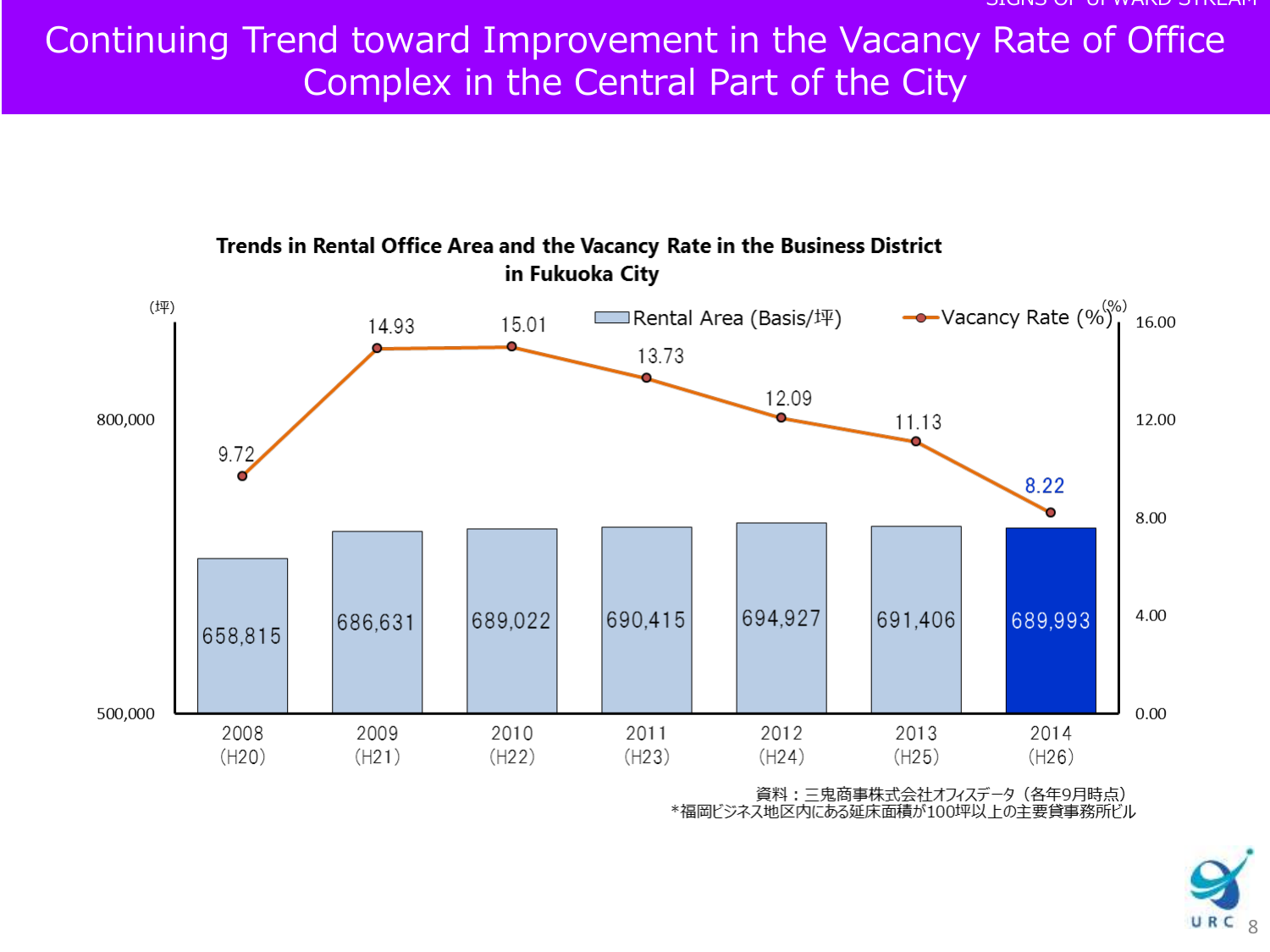$\overline{9}$ 

URC

# Upswing of Hotel Occupancy Rate to Approximately 80%

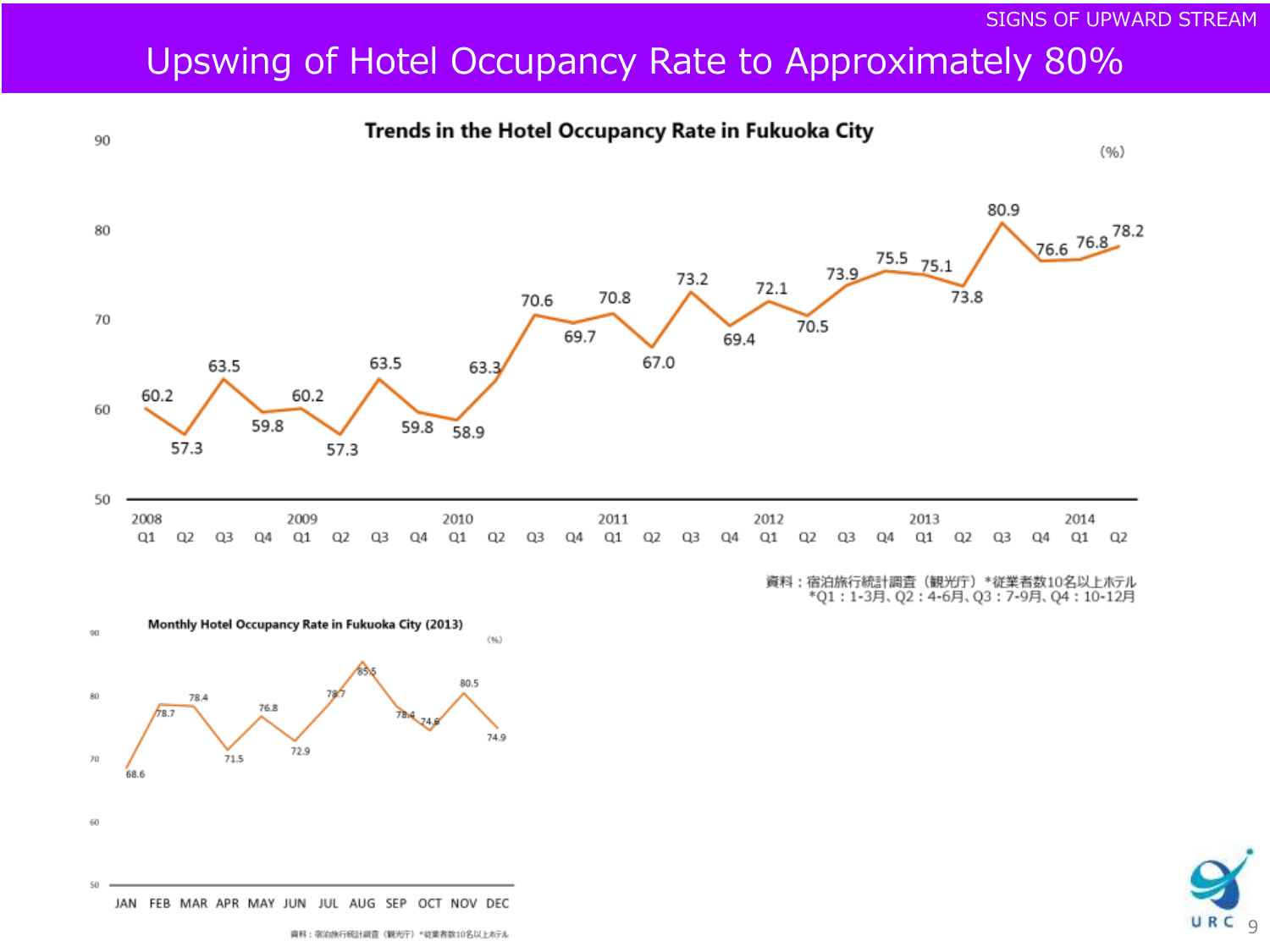# Background of "Upward Stream"

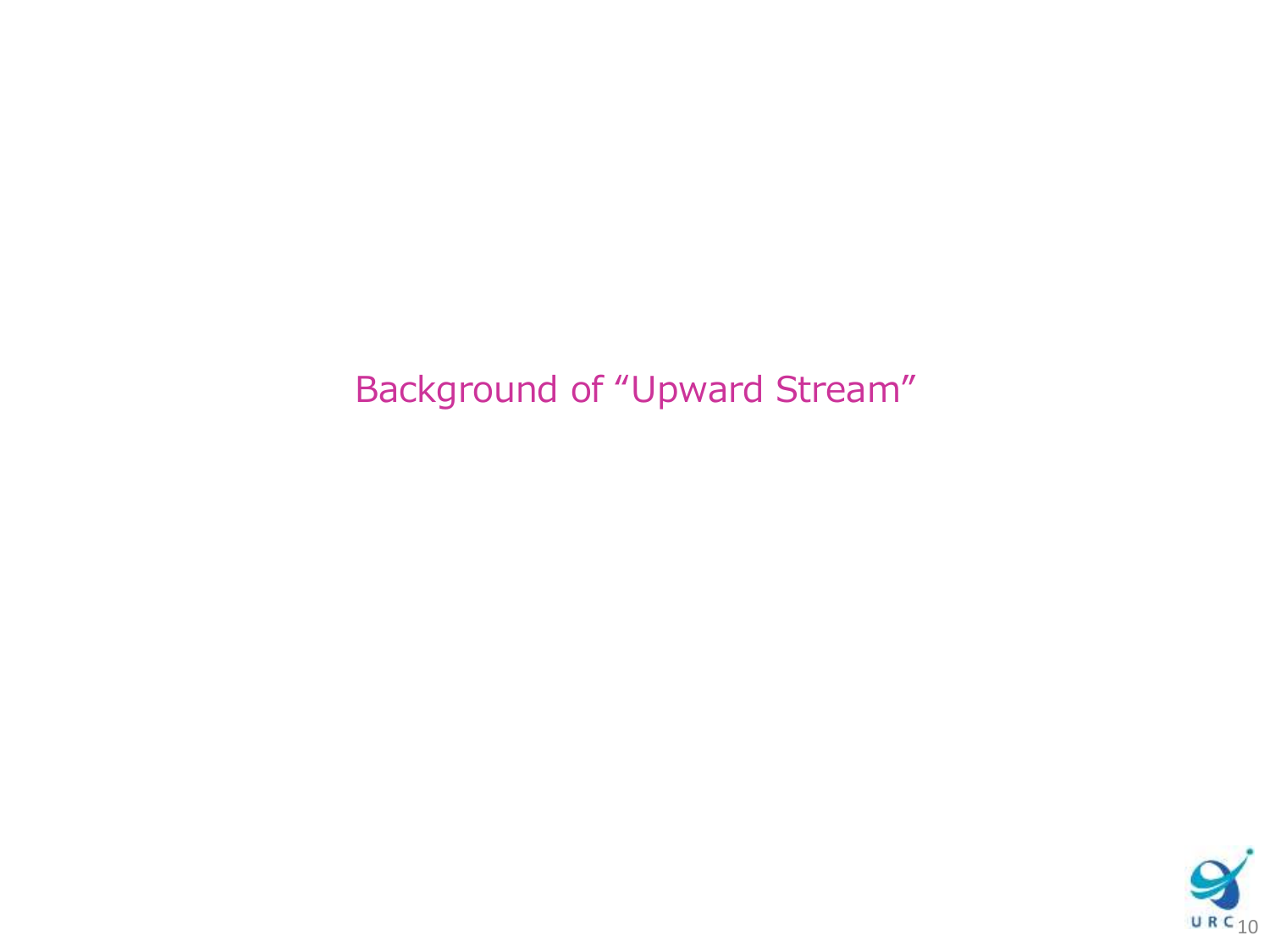#### Advantages of Fukuoka City Give a Boost to Startups and Economic Activities

| Human capital accumulation in Fukuoka City<br>(Top population growth rate among cities designated by<br>government ordinance of Japan) | Expanding market scale (Advantage of hinterland, Kyushu Region with 13 million population)<br>Blooming service industry (Easiness of establishing small start-ups)                                                                                                                                                                                                                                                                                                                                                                     |
|----------------------------------------------------------------------------------------------------------------------------------------|----------------------------------------------------------------------------------------------------------------------------------------------------------------------------------------------------------------------------------------------------------------------------------------------------------------------------------------------------------------------------------------------------------------------------------------------------------------------------------------------------------------------------------------|
| Large number of young people<br>(Top youth population rate among cities designated by<br>government ordinance of Japan)                | Advantage of securing human resources for startup companies (growth prospect<br>after establishment)<br>Increasing options for young people (options such as getting employed at startups with<br>purpose of job placement, startup, preparation for startup)<br>Young people have long period of receiving benefit of Innovation (by being an<br>innovator himself/herself)                                                                                                                                                           |
| High evaluation of disaster defense in<br>Fukuoka City<br>(Lower risk of catastrophe compared to Tokyo, Nagoya and                     | Increasing attention on BCP (Business Continuity Plan) since 2011<br>Re-examination of domestic hub functions→Relative advantage of Fukuoka City                                                                                                                                                                                                                                                                                                                                                                                       |
| Osaka)<br>Platform and support services for Start-up<br>companies                                                                      | "Declaration of Startup City" (promoted in 2012 toward citizen and outward city)<br>To feel familiar to "startup" will generate the next "startup"<br>Citizen's "willing to start-up in the future $*1" = 19.5\% \rightarrow$ People who have entrepreneurs in                                                                                                                                                                                                                                                                         |
| their immediate circle = $75.0\%$<br>Fukuoka Citizen Survey (2013)<br>permits"<br>official application                                 | their immediate circle = $38.4\%$<br>Citizen's "willing to support entrepreneurs * $2'' = 53.5\% \rightarrow$ People who have entrepreneurs in<br>*1=total number of answers "willing to start a business" and "willing to start a business if condition<br>*2=total number of answers "willing to support" and "if anything, willing to support"<br>Case study of collaboration between local companies and startup companies<br>The local enterprise made a mobile application developed by small startup company published as their |
| Recognition and pervasion of Quality of Life<br>in Fukuoka City<br>(e.g. 10 <sup>th</sup> in Monocle's liveable cities)                | Attracting creative class to move-in<br>Enabling of business operations effectively in compact city, and Easiness of forming a<br>community                                                                                                                                                                                                                                                                                                                                                                                            |

Continued flow-in of people and capitals from outside of Fukuoka City (and from overseas), which indicates that internal factors have started to be recognized domestically and internationally.

Improving presence as an international city (Increasing foreign visitors and residents) (International logistics hub) Expanding new value generation due to the concentration of people or companies from outside of the city Growing business chance Sharing of leading-edge information and value at MICE opportunities

Current condition of creating upward stream of Fukuoka City Economy by synergetic effect caused by advantages and flow of human resources and capital from outside of city・Increase of Startups・Boosting economic activities

Japan's Economy Effects of Abenomics

 $URC_{11}$ 

Next wave caused by upward stream: opportunity to evolve to the virtuous circle of economy